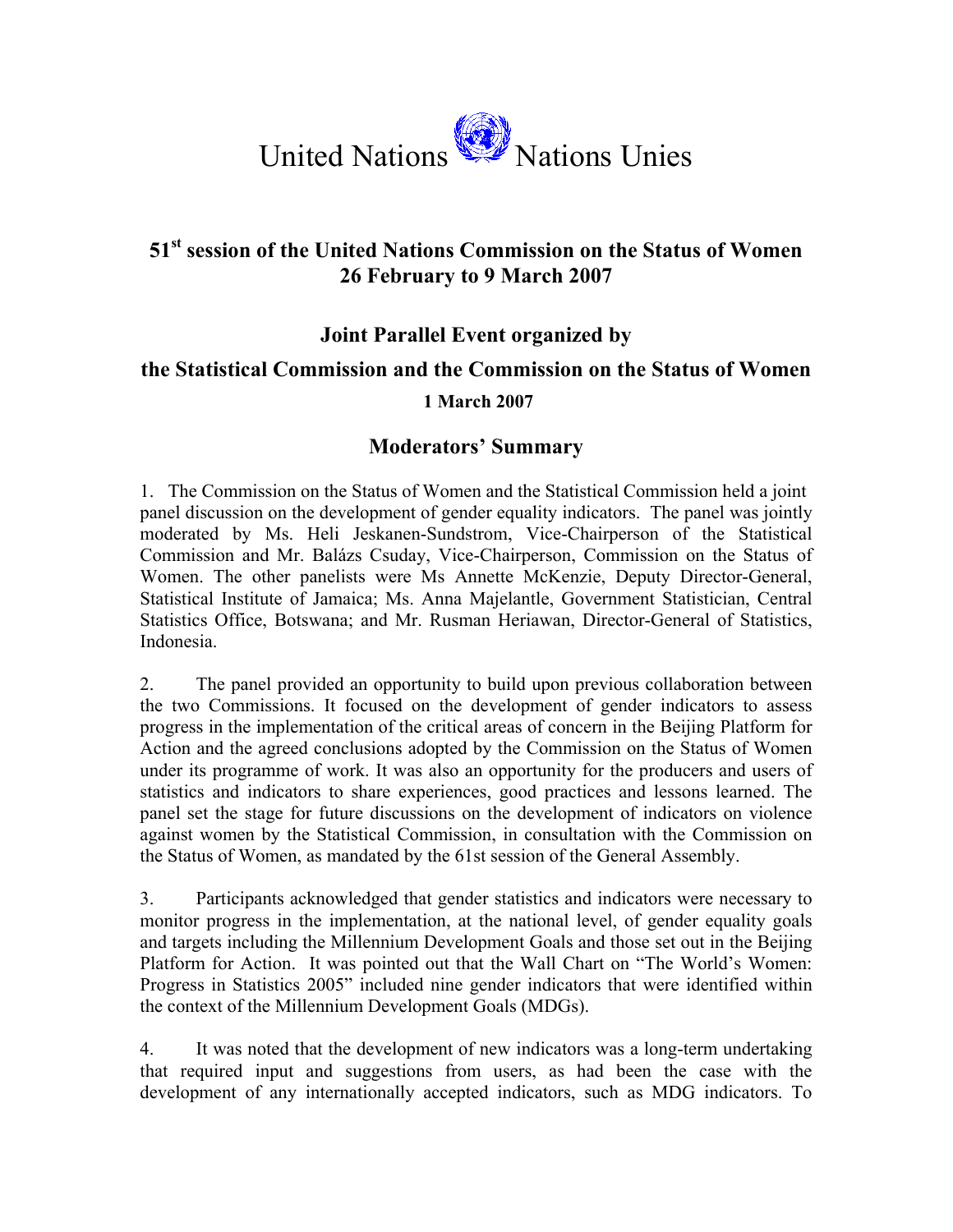initiate the process, users had to identify areas that required the development of indicators. The Statistical Commission, in collaboration with the UN Statistics Division, could then assist by identifying appropriate data sources. It was pointed out that the collaboration between producers and users of data was critical both in the development of indicators and in the collection of the required data. Participants indicated that quantitative data were mostly obtained from surveys, censuses and administrative records and that adequate methodology was key to producing relevant gender statistics and indicators.

5. Participants discussed the collection of data at the national level. Data had, for many years, been collected at the national level on major sectors such as population, education, health and employment, for policy and programme development. Prior to the international world conferences on women that raised the importance of addressing gender issues with relevant statistics, data were generally collected as part of the administrative requirements of line ministries and the routine functions of the national statistical offices. The purpose of these data collection activities, however, was not necessarily to produce statistics for the assessment of gender equality. Following the Fourth World Conference on Women in 1995, and the global commitment to gender equality, Governments were called on to mainstream gender perspectives in their policies, planning processes and monitoring and evaluation procedures. This commitment had led to increased requests for data disaggregated by sex and data on specific gender equality issues.

6. Participants indicated that the national statistical offices focused more on aggregation of data to produce statistics at the national level than on disaggregation of data. Some noted that disaggregation of data by sex, including at the sub-national level, was mostly done by the Ministry of Women's Affairs. It was pointed out that developing gender indicators and disaggregated data by sex could be challenging for some national statistical offices. Challenges included the need for harmonizing definitions and concepts across economic and social sectors. Furthermore, lack of political support, impeded progress in gender statistics. Development of indicators required commitment at the highest political level and the allocation of necessary human and financial resources. Recognizing that fragmented statistical systems existed in some countries, participants noted that better coordination among the relevant institutions was necessary in order to improve the development of gender statistics and indicators. The effective use of advocacy and publicity to facilitate data collection activities and enhance user-producer dialogue was also underlined. Concern was expressed about privacy and confidentiality in data collection. Participants explained that ethics governed the collection of data and all national statistical offices tried to adhere to the rules of confidentiality and maintaining the public trust.

7. Efforts had been made to collect data on various forms of violence against women at the national level, such as physical, sexual, and psychological violence, through comprehensive surveys. Participants, however, drew attention to the challenges in collecting data on violence against women and children, including the lack of a conceptual framework and harmonized concepts, as well as challenges relating to the